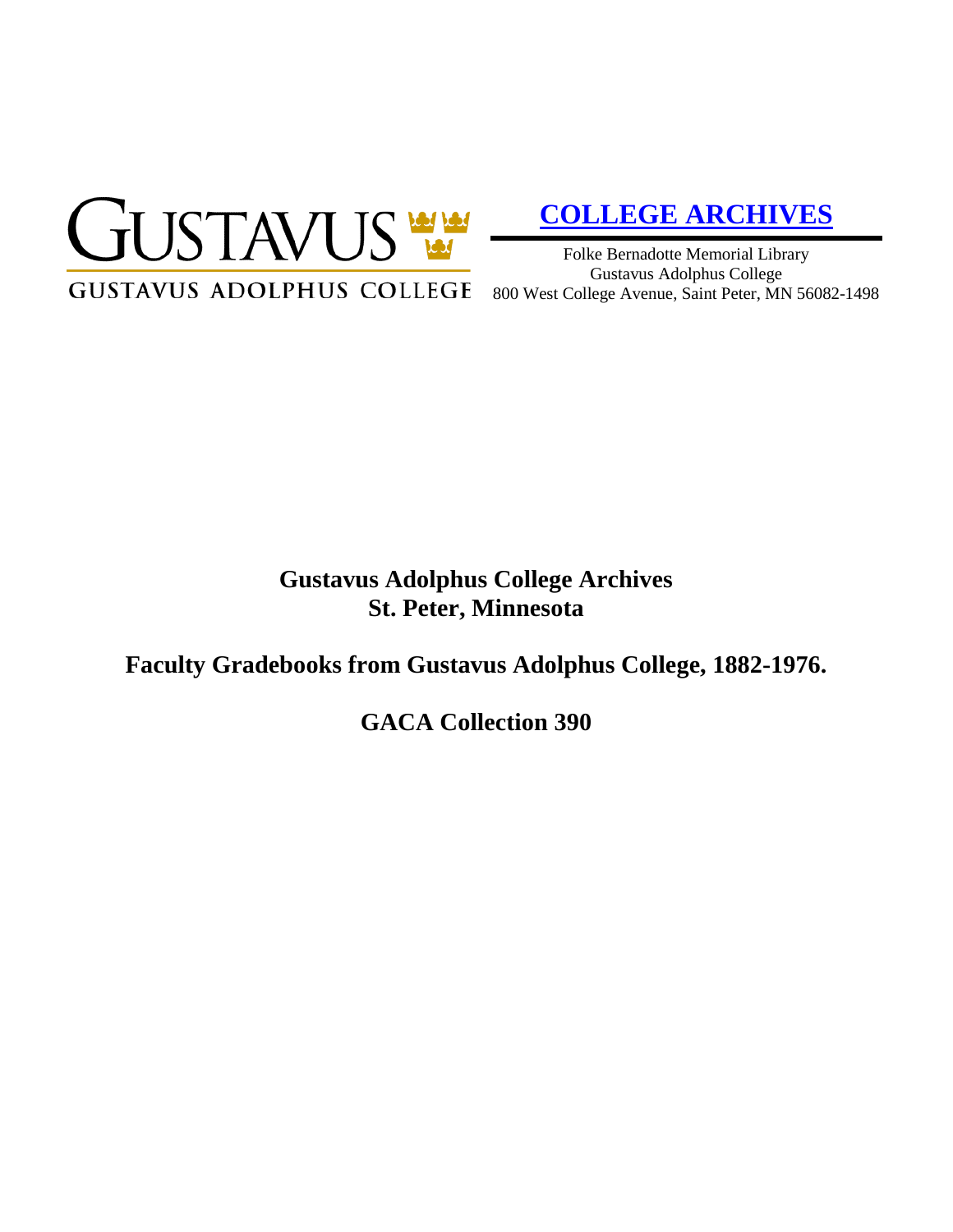# **Faculty Gradebooks from Gustavus Adolphus College, 1882-1976. GACA Collection 390. 2 Records Center Cartons and 2 Hollinger boxes.**

# **ABSTRACT:**

The Faculty Gradebooks from Gustavus Adolphus College collection contains gradebooks from a variety of professors in various subjects from the early 1880s to the mid-1970s. These volumes contain student names and grades in the respective teacher's classes.

# **FACULTY MEMBERS IN THIS COLLECTION:**

- Anderson, Charlotte
- Anderson, Dorothy
- Anderson, Irene
- Anderson, J.M
- Anderson, O.E
- Bauman, J.A, 1847-1933.
- Carlson, J.S
- Carlton, E.C
- Ehnborn, Elvena
- Fryxell, Lucy
- Gabrilsen, B.W
- Johnson, Anna
- Johnson, Chester
- Johnson, Emeroy
- Johnson, O.J
- Logan, R.T, 1902-1996.
- Malmberg, Luther
- McCrury, Norine
- Nelson, Howard
- Olson, Ove
- Pearson, Alfred
- Procter, Robert
- Rodine, Milward
- Rundstrom, Inez, 1869-1953.
- Skartvedt, P.M
- Uhler, J.P
- Wahlstrom, Matthew
- Werner, E.J

#### **RESTRICTIONS:**

There **are** restrictions on the use of this collection for research purposes. The researcher assumes full responsibility for observing all copyright, property, and libel laws as they apply.

Researchers must use collection in accordance with the policies of the College Archives, the Folke Bernadotte Memorial Library, and Gustavus Adolphus College.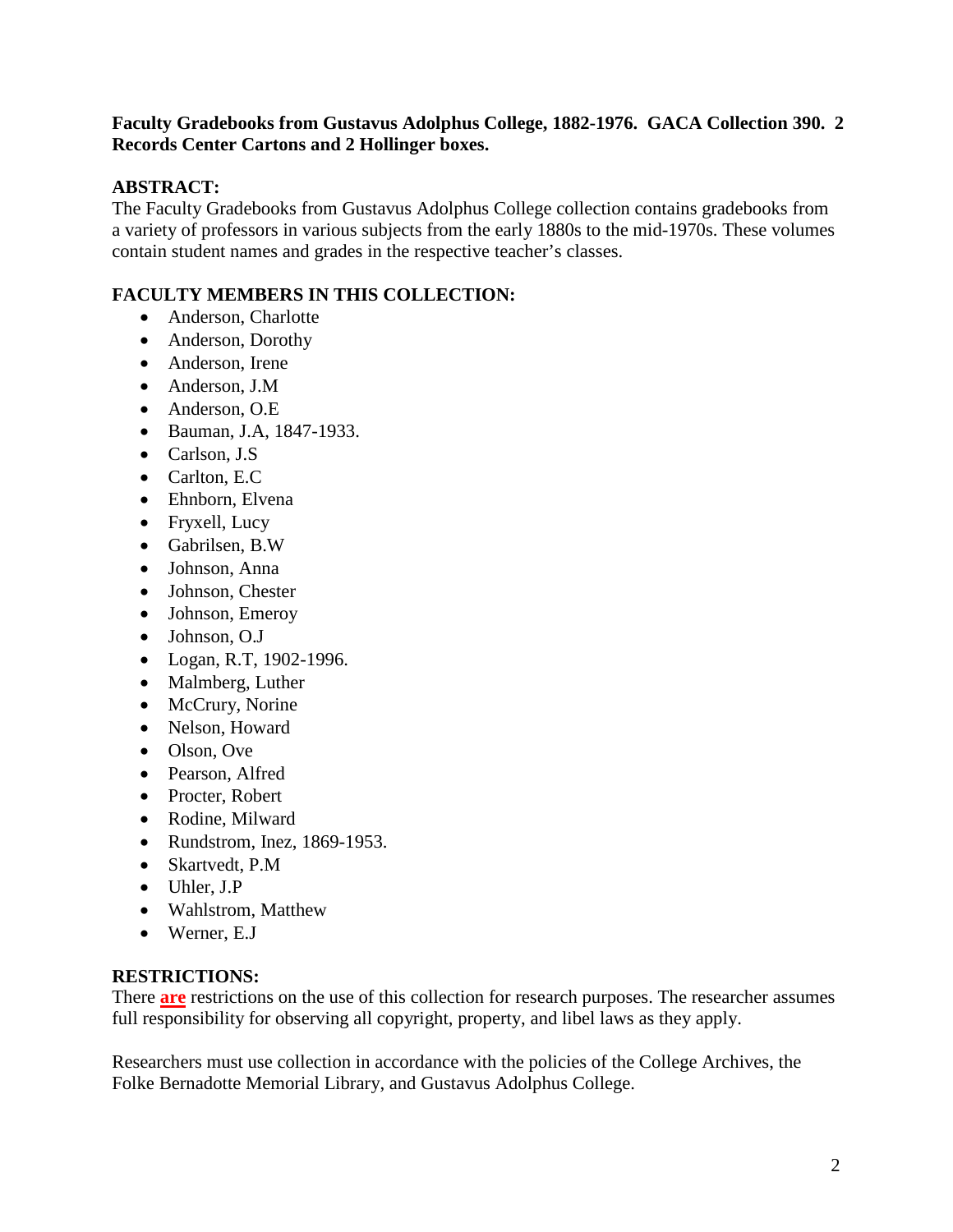# **COLLECTION CITATION:**

Faculty Gradebooks from Gustavus Adolphus College, 1882-1976. GACA Collection 390. Gustavus Adolphus College Archives, St. Peter, Minnesota.

## **PROCESSED BY:**

Griffin Robertson, student worker, processed this collection and developed the finding aid during April 2015.

# **RELATED COLLECTIONS IN THE ARCHIVES:**

There are various collections of individual faculty members.

## **SUBJECT HEADINGS:**

Gustavus Adolphus College--Faculty. Universities and colleges--Minnesota--Faculty. Student records -- Gustavus Adolphus College.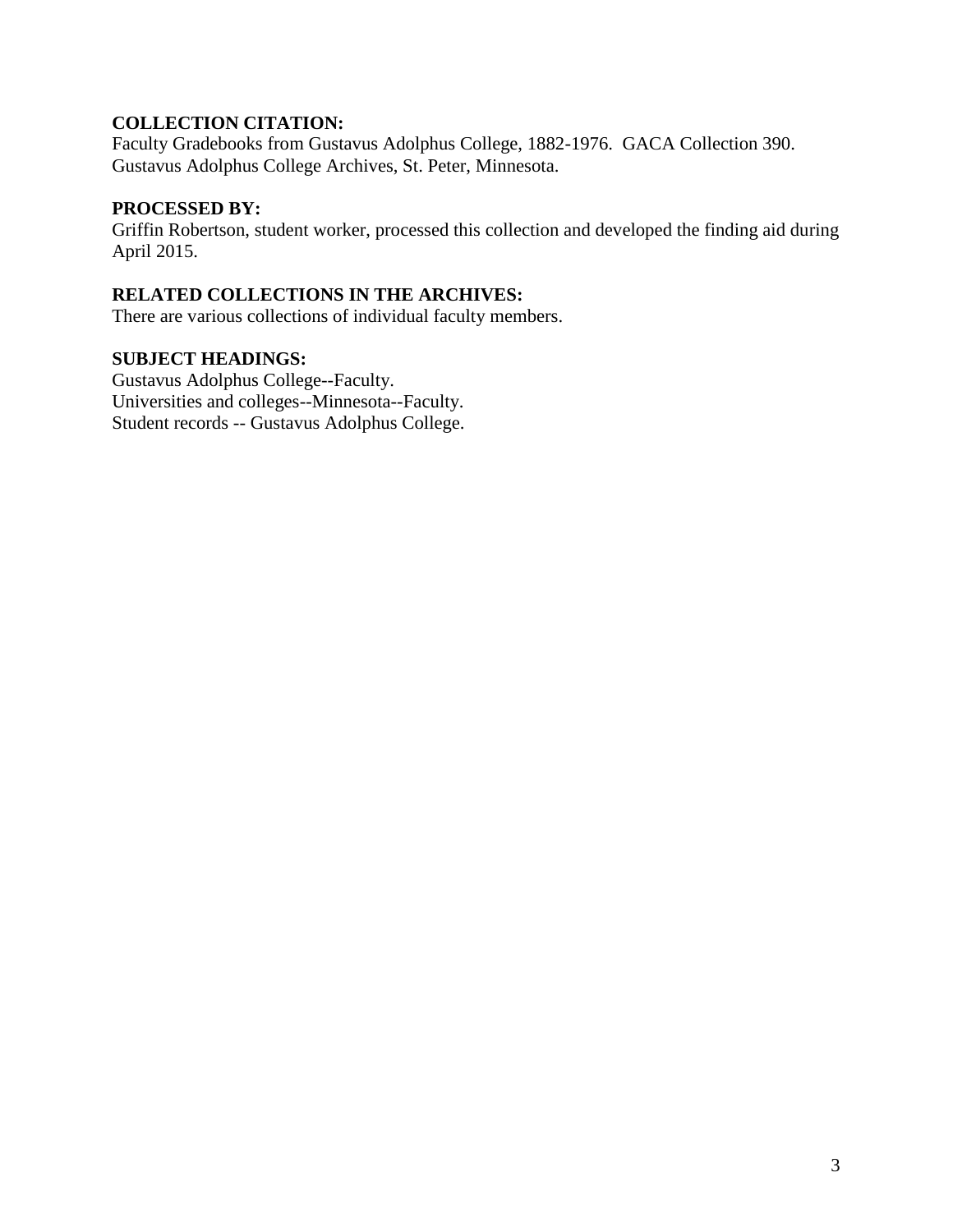| <b>GACA Collection 390</b> | <b>Box</b>     | <b>Folder</b>  |
|----------------------------|----------------|----------------|
| Anderson, Charlotte        |                |                |
| 1909-12<br>$\bullet$       | $\mathbf{1}$   | $\mathbf{1}$   |
| Anderson, Dorothy          |                |                |
| 1955-57<br>$\bullet$       | $\mathbf{1}$   | $\overline{2}$ |
| 1957-59<br>$\bullet$       | $\mathbf{1}$   | $\overline{3}$ |
| 1959-61<br>$\bullet$       | $\mathbf{1}$   | $\overline{4}$ |
| 1961-63<br>$\bullet$       | $\mathbf{1}$   | 5              |
| 1963-65<br>$\bullet$       | $\mathbf{1}$   | 6              |
| 1965-67<br>$\bullet$       | $\mathbf{1}$   | $\overline{7}$ |
| 1967-69<br>$\bullet$       | $\mathbf{1}$   | 8              |
| 1969-71<br>$\bullet$       | $\mathbf{1}$   | 9              |
| 1971-73<br>$\bullet$       | $\mathbf{1}$   | 10             |
| 1973-75<br>$\bullet$       | $\mathbf{1}$   | 11             |
| 1975-76                    | $\overline{1}$ | 12             |
| Anderson, Irene            |                |                |
| 1933-34<br>$\bullet$       | $\mathbf{1}$   | 12             |
| Anderson, J.M              |                |                |
| 1898<br>$\bullet$          | $\mathbf{1}$   | 13             |
| Anderson, O.E              |                |                |
| 1915-16<br>$\bullet$       | $\mathbf{1}$   | 13             |
| 1916<br>$\bullet$          | $\mathbf{1}$   | 14             |
| Bauman, J.A                |                |                |
| 1883                       | $\mathbf{1}$   | 14             |
| 1883-85<br>$\bullet$       | $\mathbf{1}$   | 15             |
| Carlson, J.S               |                |                |
| 1888                       |                |                |
| 1890<br>$\bullet$          | $\mathbf{1}$   | 16             |
| Carlton, E.C               |                |                |
| 1910-12<br>$\bullet$       | $\mathbf{1}$   | 17             |
| 1913-15                    | $\mathbf{1}$   | 18             |
| 1915-17<br>$\bullet$       | $\mathbf{1}$   | 19             |
| 1917-19<br>$\bullet$       | $\mathbf{1}$   | $20\,$         |
| 1919-20<br>$\bullet$       | $\mathbf{1}$   | 21             |
| 1919-21<br>$\bullet$       | $\mathbf{1}$   | 22             |
| 1927-28<br>$\bullet$       | $\mathbf{1}$   | 23             |
| Ehnborn, Elvena            |                |                |
| 1929<br>$\bullet$          | $\mathbf{1}$   | 23             |
| Fryxell, Lucy              |                |                |
| 1947-49<br>$\bullet$       | $\mathbf{1}$   | 24             |
| 1949-50<br>$\bullet$       | $\mathbf{1}$   | 25             |
| Gabrilsen, B.W             |                |                |
| 1941<br>$\bullet$          | $\mathbf{1}$   | 25             |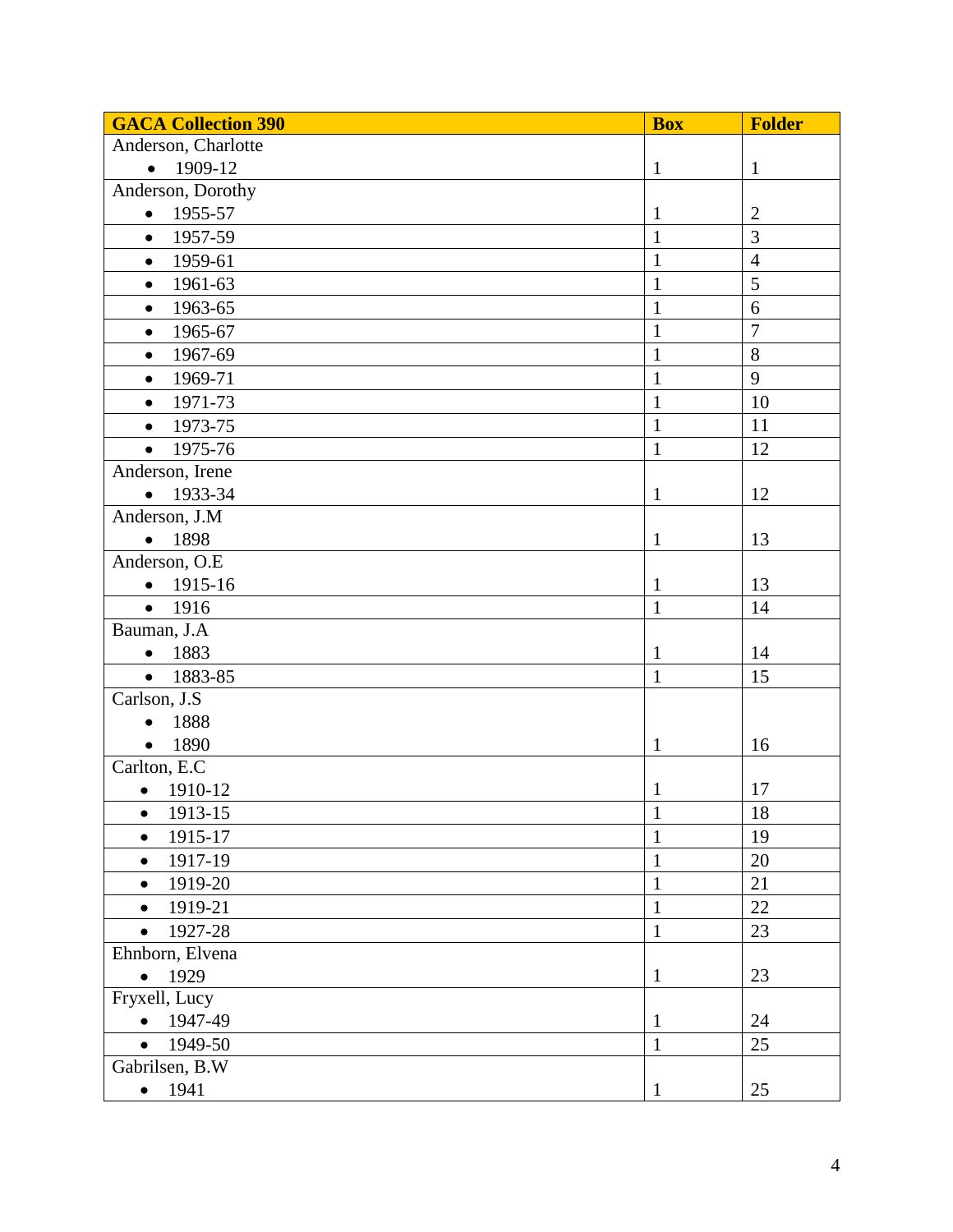| Johnson, Anna                    |                |                |
|----------------------------------|----------------|----------------|
| 1923-31<br>$\bullet$             | $\mathbf{1}$   | 26             |
| Johnson, Chester                 |                |                |
| 1953-54<br>$\bullet$             | $\mathbf{1}$   | 27             |
| Johnson, Emeroy                  |                |                |
| 1948-54<br>$\bullet$             | $\mathbf{1}$   | 27             |
| 1968-71<br>$\bullet$             | $\mathbf{1}$   | 28             |
| Johnson, O.J                     |                |                |
| 1914-15<br>$\bullet$             | $\mathbf{1}$   | 28             |
| 1915-16<br>$\bullet$             | $\mathbf{1}$   | 29             |
| 1916-17<br>$\bullet$             | $\mathbf{1}$   | 30             |
| 1917-1918<br>$\bullet$           | $\mathbf{1}$   | 31             |
| 1919-20<br>$\bullet$             | $\mathbf{1}$   | 32             |
| 1920-21 and 1923-24<br>$\bullet$ | $\mathbf{1}$   | 33             |
| 1924, 1927<br>$\bullet$          | $\mathbf{1}$   | 34             |
| 1928<br>$\bullet$                | $\mathbf{1}$   | 35             |
| Lindholm, Lundholm               |                |                |
| undated<br>$\bullet$             | $\mathbf{1}$   | 35             |
| Logan, R.T                       |                |                |
| 1941-42                          | $\mathbf{1}$   | 36             |
| Malmberg, Luther                 |                |                |
| $-1915-16$                       | $\mathbf{1}$   | 36             |
| McCrury, Norine                  |                |                |
| 1943-44<br>$\bullet$             | $\mathbf{1}$   | 37             |
| Nelson, Howard                   |                |                |
| 1943-45<br>$\bullet$             | $\mathbf{1}$   | 38             |
| Olson, Ove                       |                |                |
| 1930-31<br>$\bullet$             | $\mathbf{1}$   | 38             |
| 1931-33<br>$\bullet$             | $\mathbf{1}$   | 39             |
| 1933-35<br>$\bullet$             | $\mathbf{1}$   | 40             |
| 1935-37                          | $\overline{c}$ | $\mathbf{1}$   |
| 1937-39<br>$\bullet$             | $\overline{2}$ | $\overline{2}$ |
| 1939-41<br>$\bullet$             | $\overline{2}$ | $\overline{3}$ |
| 1941-43<br>$\bullet$             | $\overline{2}$ | $\overline{4}$ |
| 1944-46<br>$\bullet$             | $\overline{2}$ | 5              |
| 1946-48<br>$\bullet$             | $\overline{2}$ | 6              |
| 1948-49<br>$\bullet$             | $\overline{2}$ | $\overline{7}$ |
| 1949-51<br>$\bullet$             | $\overline{2}$ | 8              |
| 1951-53<br>$\bullet$             | $\overline{2}$ | 9              |
| 1954-56<br>$\bullet$             | $\overline{2}$ | 10             |
| Pearson, Alfred                  |                |                |
| undated<br>$\bullet$             | $\overline{2}$ | 11             |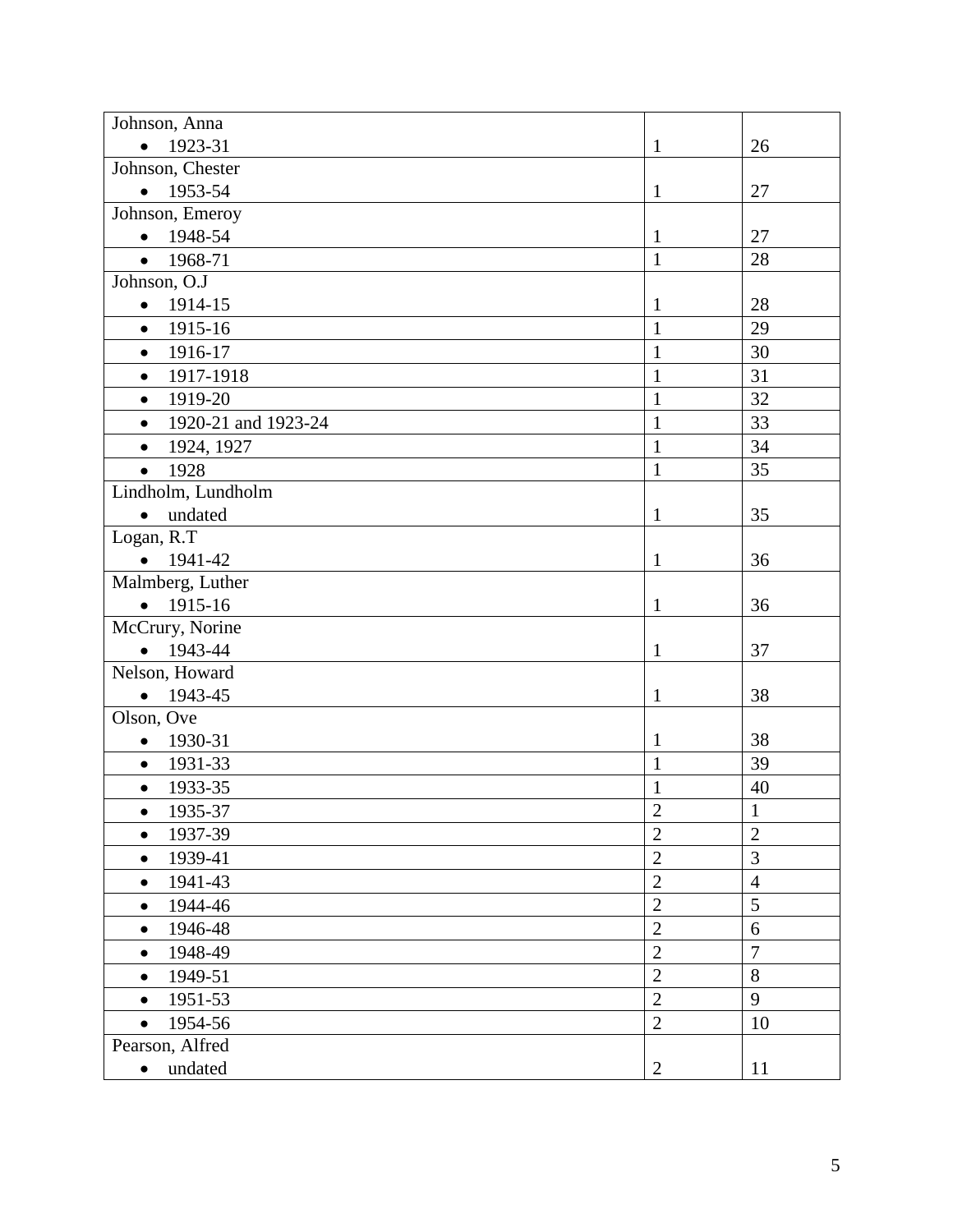| Procter, Robert               |                |                |
|-------------------------------|----------------|----------------|
| 1938-39<br>$\bullet$          | $\mathfrak{2}$ | 11             |
| Rodine, Milward               |                |                |
| 1933-36<br>$\bullet$          | $\overline{2}$ | 12             |
| 1936-38<br>$\bullet$          | $\overline{2}$ | 13             |
| 1938-40<br>$\bullet$          | $\overline{2}$ | 14             |
| 1940-42<br>$\bullet$          | $\overline{2}$ | 15             |
| 1942-43<br>$\bullet$          | $\overline{2}$ | 16             |
| 1944-45<br>$\bullet$          | $\overline{2}$ | 17             |
| 1946-48<br>$\bullet$          | $\overline{2}$ | 18             |
| 1948-50<br>$\bullet$          | $\overline{2}$ | 19             |
| Rundstrom, Inez               |                |                |
| 1895, 1897<br>$\bullet$       | $\overline{c}$ | 20             |
| Skartvedt, P.M                |                |                |
| 1948-53<br>$\bullet$          | $\mathbf{2}$   | 21             |
| Uhler, J.P                    |                |                |
| 1882<br>$\bullet$             | $\mathbf{2}$   | 21             |
| 1883<br>$\bullet$             | $\overline{2}$ | 22             |
| 1884<br>$\bullet$             | $\overline{2}$ | 23             |
| 1885<br>$\bullet$             | $\overline{2}$ | 24             |
| 1886<br>$\bullet$             | $\overline{2}$ | 25             |
| 1887<br>$\bullet$             | $\overline{2}$ | 26             |
| 1888<br>$\bullet$             | $\overline{2}$ | 27             |
| 1889<br>$\bullet$             | $\overline{2}$ | 28             |
| 1890<br>$\bullet$             | $\overline{c}$ | 29             |
| 1891<br>$\bullet$             | $\overline{2}$ | 30             |
| 1892<br>$\bullet$             | $\overline{2}$ | 31             |
| 1892-93<br>$\bullet$          | $\overline{2}$ | 32             |
| 1893-94<br>$\bullet$          | $\overline{2}$ | 33             |
| 1894-95<br>$\bullet$          | $\overline{2}$ | 34             |
| 1895-96<br>$\bullet$          | $\overline{2}$ | 35             |
| 1896-97<br>$\bullet$          | $\overline{2}$ | 36             |
| 1897-98<br>$\bullet$          | $\overline{c}$ | 37             |
| 1898-99<br>$\bullet$          | $\overline{2}$ | 38             |
| 1899-00<br>$\bullet$          | $\overline{2}$ | 39             |
| 1900-01<br>$\bullet$          | $\overline{2}$ | 40             |
| 1901-02<br>$\bullet$          | $\overline{2}$ | 41             |
| 1902-04<br>$\bullet$          | $\overline{3}$ | $\mathbf{1}$   |
| 1904-06<br>$\bullet$          | 3              | $\overline{2}$ |
| 1906-07<br>$\bullet$          | 3              | 3              |
| 1908-10<br>$\bullet$          | $\overline{3}$ | $\overline{4}$ |
| 1910-11 and 1921<br>$\bullet$ | 3              | 5              |
| 1913-14<br>$\bullet$          | 3              | 6              |